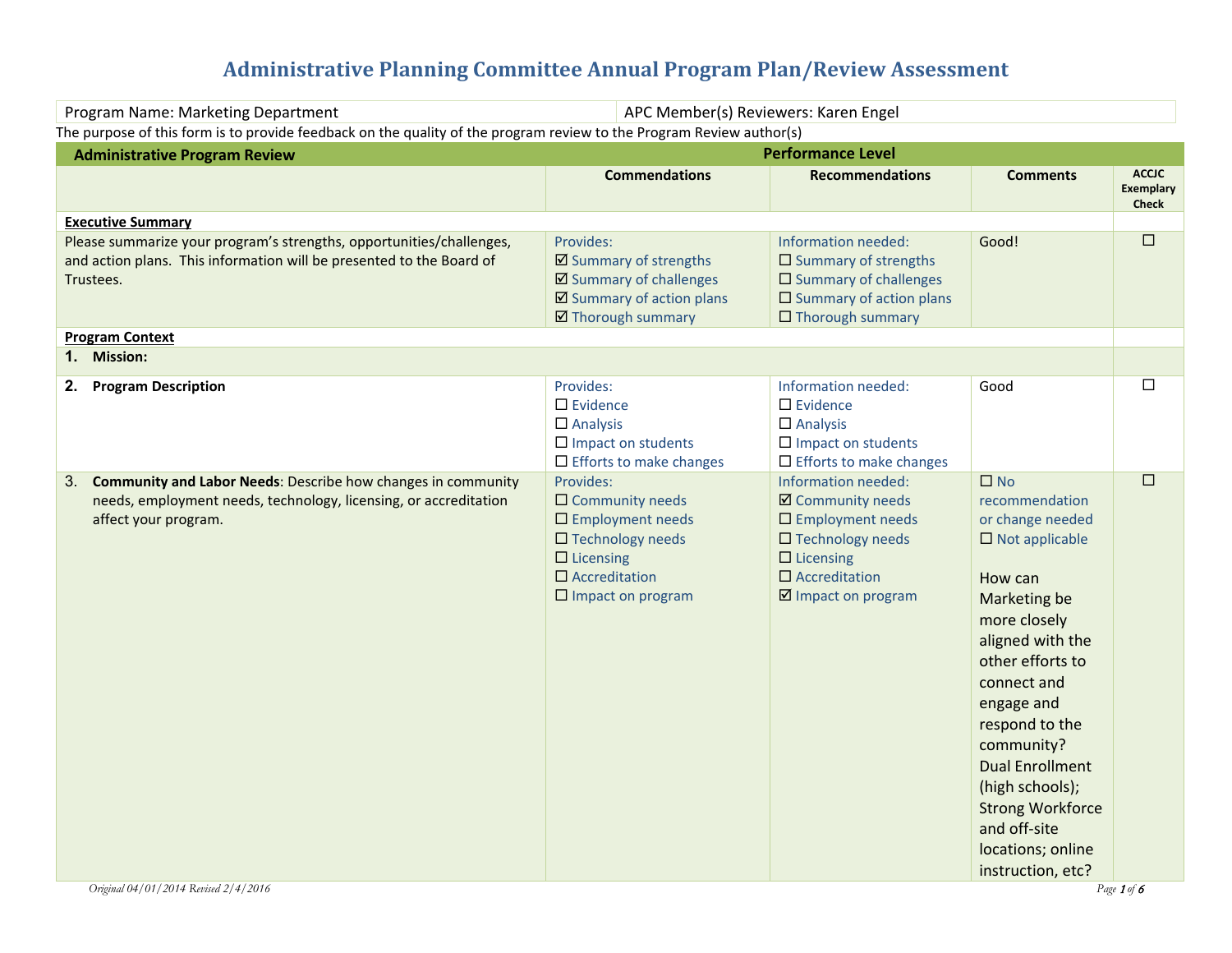|    | <b>Looking Back</b>                                                                                                                                                                                                                                          |                                                                                                                                                                                                             |                                                                                                                                                                                           |                                                                                                                                                                                                  |   |
|----|--------------------------------------------------------------------------------------------------------------------------------------------------------------------------------------------------------------------------------------------------------------|-------------------------------------------------------------------------------------------------------------------------------------------------------------------------------------------------------------|-------------------------------------------------------------------------------------------------------------------------------------------------------------------------------------------|--------------------------------------------------------------------------------------------------------------------------------------------------------------------------------------------------|---|
|    | 4. Describe major accomplishments                                                                                                                                                                                                                            | Provides:                                                                                                                                                                                                   | Information needed:                                                                                                                                                                       |                                                                                                                                                                                                  | П |
|    |                                                                                                                                                                                                                                                              | $\boxtimes$ Evidence                                                                                                                                                                                        | $\Box$ Evidence                                                                                                                                                                           |                                                                                                                                                                                                  |   |
|    |                                                                                                                                                                                                                                                              | $\Box$ Analysis                                                                                                                                                                                             | $\Box$ Analysis                                                                                                                                                                           |                                                                                                                                                                                                  |   |
|    |                                                                                                                                                                                                                                                              | $\Box$ Impact on students                                                                                                                                                                                   | $\boxtimes$ Impact on students                                                                                                                                                            |                                                                                                                                                                                                  |   |
|    |                                                                                                                                                                                                                                                              | $\Box$ Efforts to make changes                                                                                                                                                                              | $\Box$ Efforts to make changes                                                                                                                                                            |                                                                                                                                                                                                  |   |
| 5. | Impact of Resources Allocations: Describe the impact to date that<br>each new resource (staff, non-instructional assignment, equipment,<br>facilities, research, funding) has had on your program and measures<br>of student success or client satisfaction. | Provides:<br>$\Box$ Thorough description of new<br>resources' impact on program<br>$\Box$ Thorough description of<br>impact on students<br>$\Box$ Efforts to make changes<br>$\Box$ Efforts to make changes | Information needed:<br>$\boxtimes$ Further description of<br>new resources' impact on<br>program<br>$\Box$ Further description of<br>impact on students<br>$\Box$ Efforts to make changes | $\Box$ Not Applicable<br>Given the heading<br>of this section in<br>the PR, perhaps<br>this was<br>misunderstood?<br>Did the program<br>receive any<br>resources last<br>year? If so,<br>impact? | □ |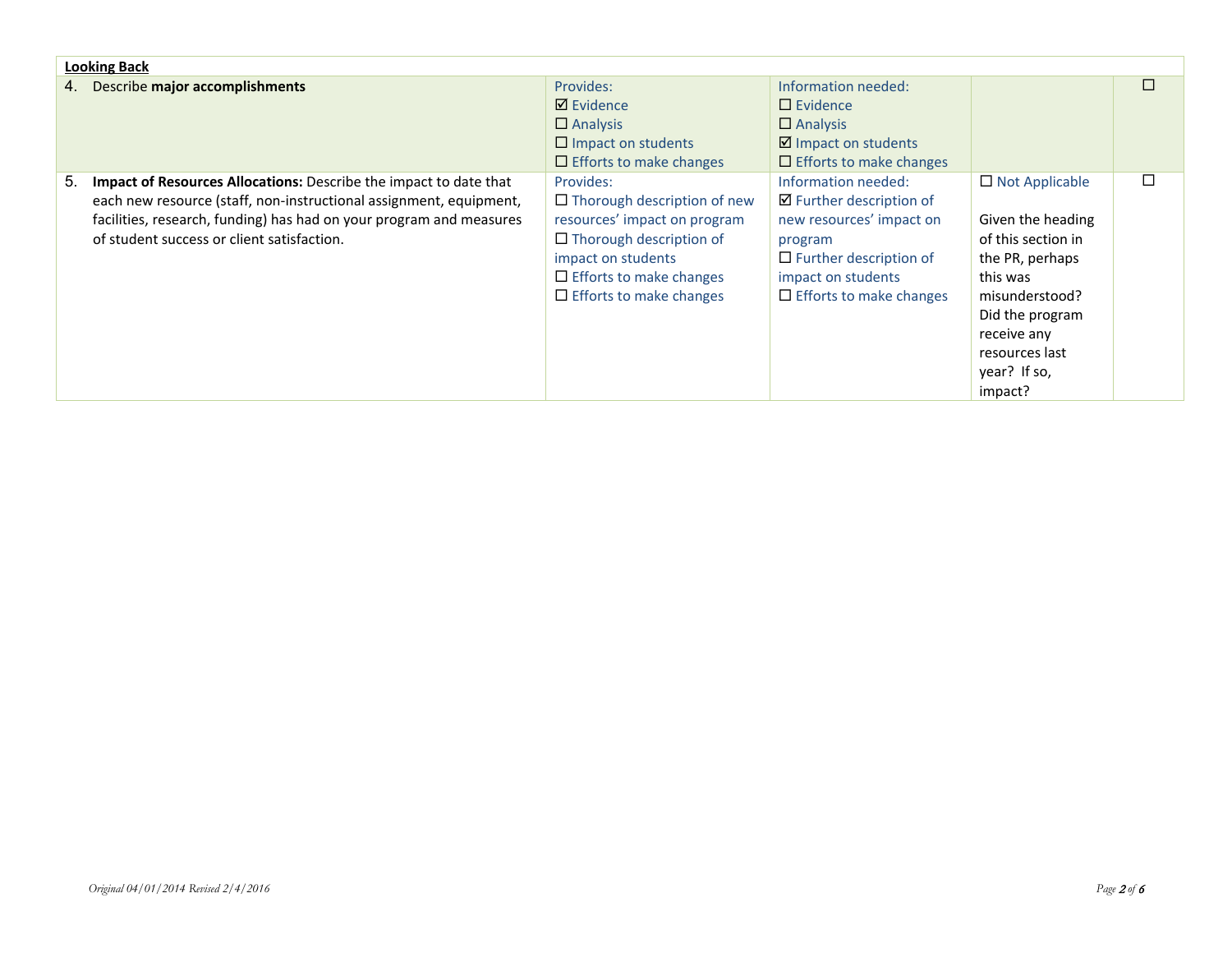| <b>Administrative Program Review</b>                                                                                  | <b>Performance Level</b>                                                                                                |                                                                                                                                   |                                                                                                                                                                                                                                                                                                                                                                                                                                            |                                                  |
|-----------------------------------------------------------------------------------------------------------------------|-------------------------------------------------------------------------------------------------------------------------|-----------------------------------------------------------------------------------------------------------------------------------|--------------------------------------------------------------------------------------------------------------------------------------------------------------------------------------------------------------------------------------------------------------------------------------------------------------------------------------------------------------------------------------------------------------------------------------------|--------------------------------------------------|
|                                                                                                                       | <b>Commendations</b>                                                                                                    | <b>Recommendations</b>                                                                                                            | <b>Comments</b>                                                                                                                                                                                                                                                                                                                                                                                                                            | <b>ACCJC</b><br><b>Exemplary</b><br><b>Check</b> |
| <b>Current State of the Program</b>                                                                                   |                                                                                                                         |                                                                                                                                   |                                                                                                                                                                                                                                                                                                                                                                                                                                            |                                                  |
| 6A. State of the Program-Observation: Describe the current<br>state of the program (include strengths and challenges) | Provides:<br>$\Box$ Evidence<br>$\Box$ Analysis<br>$\square$ Impact on students<br>$\square$ Efforts to make changes    | Information needed:<br>$\Box$ Evidence<br>$\square$ Analysis<br>$\square$ Impact on students<br>$\square$ Efforts to make changes | $\boxtimes$ No<br>recommendation<br>or change<br>needed                                                                                                                                                                                                                                                                                                                                                                                    | $\boxed{\Box}$                                   |
| 6B. State of Program-Evaluation: What changes could be<br>implemented to improve your program?                        | Provides:<br>$\square$ Evidence<br>$\Box$ Analysis<br>$\square$ Impact on students<br>$\Box$ Efforts to make changes    | Information needed:<br>$\Box$ Evidence<br><b>Ø</b> Analysis<br>$\square$ Impact on students<br>$\Box$ Efforts to make changes     | $\square$ No<br>recommendation<br>or change<br>needed<br>Are there more<br>innovative ways<br>to address the<br>perceived<br>challenges the<br>program faces?<br>In this section,<br>there is a lot of<br>"continue" to do<br>things they have<br>been doing. But<br>perhaps things<br>can be done<br>differently?<br>Also, if declining<br>enrollment is a<br>college-wide<br>challenge, what<br>is marketing<br>going to do<br>about it? | $\Box$                                           |
| 7A. Service Area Outcomes (SAOs) Assessment Plan: Describe<br>your program's SAO Assessment Plan.                     | Provides:<br>$\square$ Evidence<br>$\Box$ Analysis<br>$\square$ Impact on students<br>$\square$ Efforts to make changes | Information needed:<br>$\square$ Evidence<br>$\Box$ Analysis<br>$\square$ Impact on students<br>$\square$ Efforts to make changes | $\square$ No<br>recommendation<br>or change<br>needed                                                                                                                                                                                                                                                                                                                                                                                      | $\Box$                                           |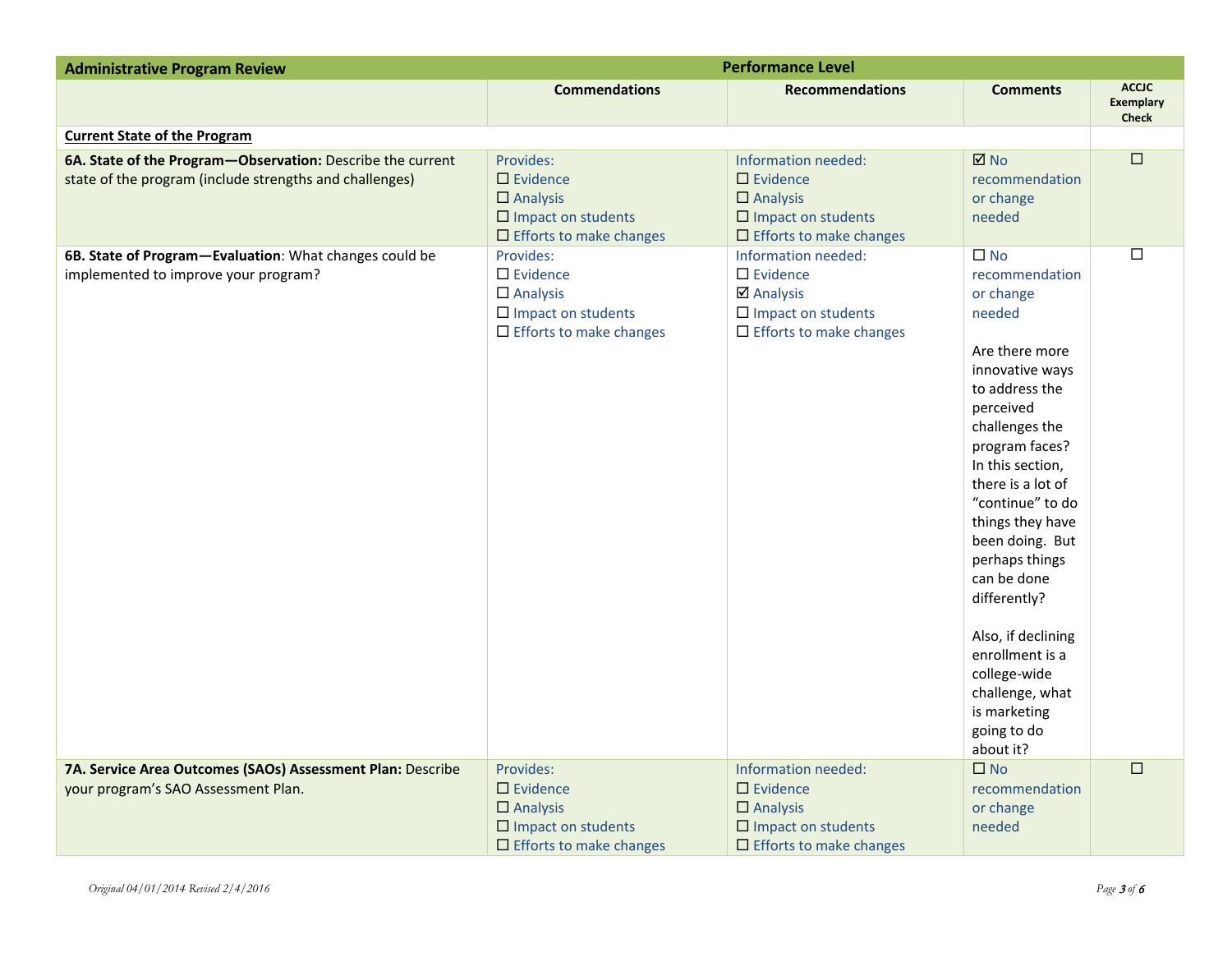| 7B. SAO Assessment Results and Impact: Summarize the findings<br>of your program's SAO Assessments. What are some<br>improvements that have been, or can be, implemented as a<br>result of SAO assessment?                                                                                                                    | Provides:<br>$\Box$ Evidence<br>$\Box$ Analysis<br>$\Box$ Impact on students<br>$\Box$ Efforts to make changes | Information needed:<br>$\square$ Evidence<br>$\Box$ Analysis<br>$\Box$ Impact on students<br>$\Box$ Efforts to make changes                                    | SAO's look<br>worthwhile, but<br>how do they<br>reflect the<br>strategic<br>priorities of the<br>college?<br><b>⊠</b> No<br>recommendation<br>or change<br>needed                                                                            | $\Box$ |
|-------------------------------------------------------------------------------------------------------------------------------------------------------------------------------------------------------------------------------------------------------------------------------------------------------------------------------|----------------------------------------------------------------------------------------------------------------|----------------------------------------------------------------------------------------------------------------------------------------------------------------|----------------------------------------------------------------------------------------------------------------------------------------------------------------------------------------------------------------------------------------------|--------|
| <b>Looking Ahead (at SPOL Planning Module)</b>                                                                                                                                                                                                                                                                                |                                                                                                                |                                                                                                                                                                |                                                                                                                                                                                                                                              |        |
| 8. Strategic Action Plans:<br>Use this objective to describe the action plans that your program<br>intends to implement. Describe your plan. Be sure to describe<br>any research or training you will need to accomplish these plans.<br>Then select PRIE and/or Professional Development in the "Units<br>Impacted" section. | Provided:<br>$\Box$ Thorough description of action<br>plans                                                    | Information needed:<br>$\Box$ Further description of action<br>plans                                                                                           | $\square$ No<br>recommendation<br>or change<br>needed<br>How will<br>marketing<br>support the<br>other significant<br>college redesign<br>projects coming<br>out of Guided<br>Pathways and<br>Strategic<br>Enrollment<br>Management,<br>etc? | $\Box$ |
| 9. Personnel request: See SPOL for details                                                                                                                                                                                                                                                                                    | Not review by APC                                                                                              | Not review by APC                                                                                                                                              | $\square$ No<br>recommendation<br>or change<br>needed                                                                                                                                                                                        | $\Box$ |
| 10. Equipment, technology, and facilities requests:<br>Use this objective to request supplies, equipment, technology or<br>facilities improvements.                                                                                                                                                                           | Provided:<br>$\Box$ Thorough description of action<br>plans                                                    | Information needed:<br>$\Box$ Further description of action<br>plans<br>In the Improve submittal,<br>clarification is needed as to<br>how each of the resource | $\square$ No<br>recommendation<br>or change<br>needed                                                                                                                                                                                        | □      |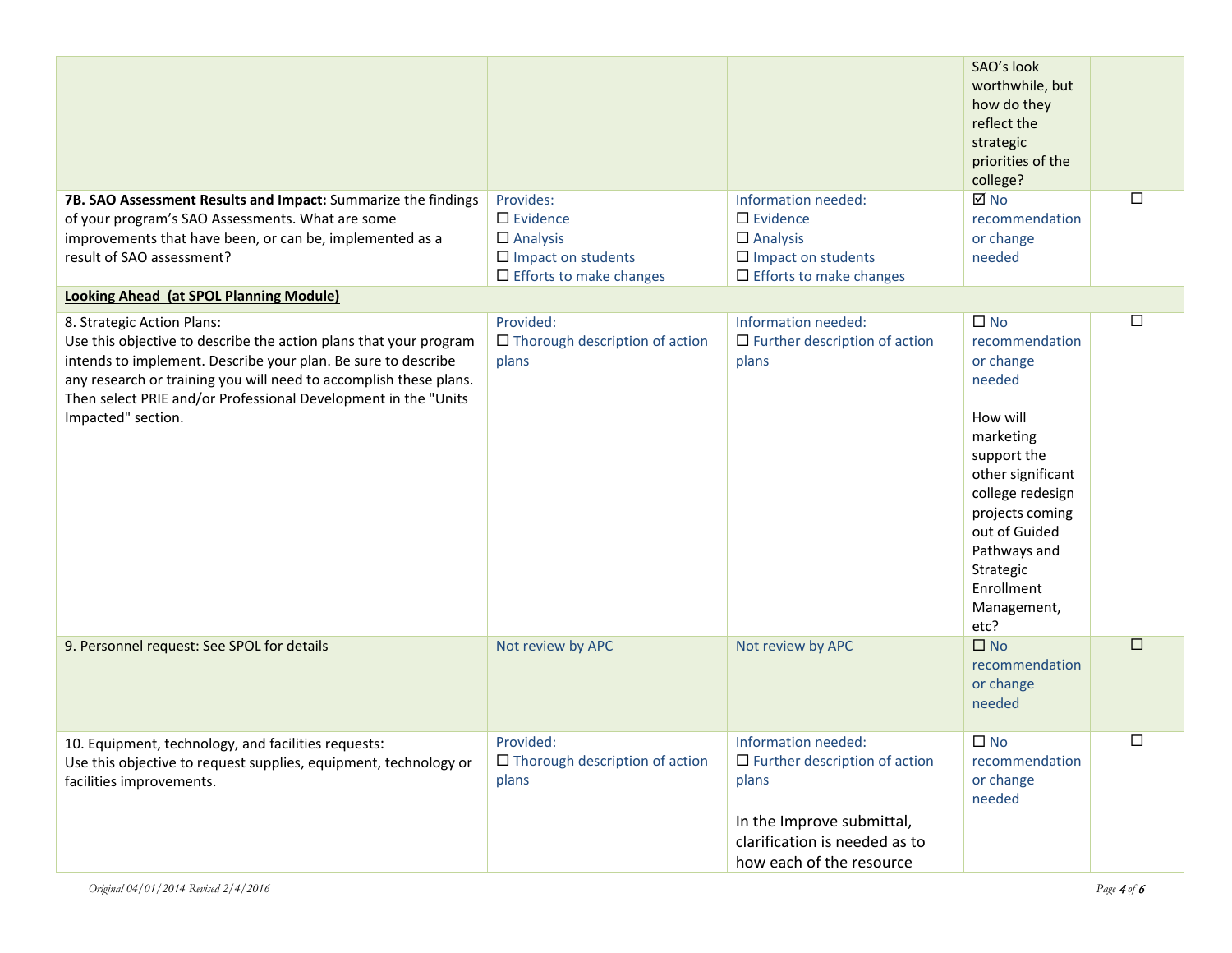| requests supports what the     |  |
|--------------------------------|--|
| program is trying to achieve   |  |
| (its objectives) and how those |  |
| support what the college is    |  |
| trying to achieve              |  |

#### **Overall Commendations:**

Well written and presented. The Marketing Team contributes so much in so many ways and it is well expressed and explained here.

#### **Overall Recommendations:**

Would like to see a better understanding of how Marketing, Web, and Visual will engage with and support all of the College's current strategic priority projects: CRM launch, interest areas and program maps, first year experience, COLTS Con, Promise, dual enrollment and early college experience expansion, online instruction, career exploration and job placement, etc. Also, as the College moves towards shaping and implementing a new Strategic Enrollment Management Plan with an aligned outreach plan, Marketing should be a key part of all of that and that could be reflected here.

### **Overall Program Effectiveness:**

#### $\Box$  Highly effective

- **Effective**
- D Needs program improvement

**Approval Process is embedded in SPOL (Approval from APC and president)**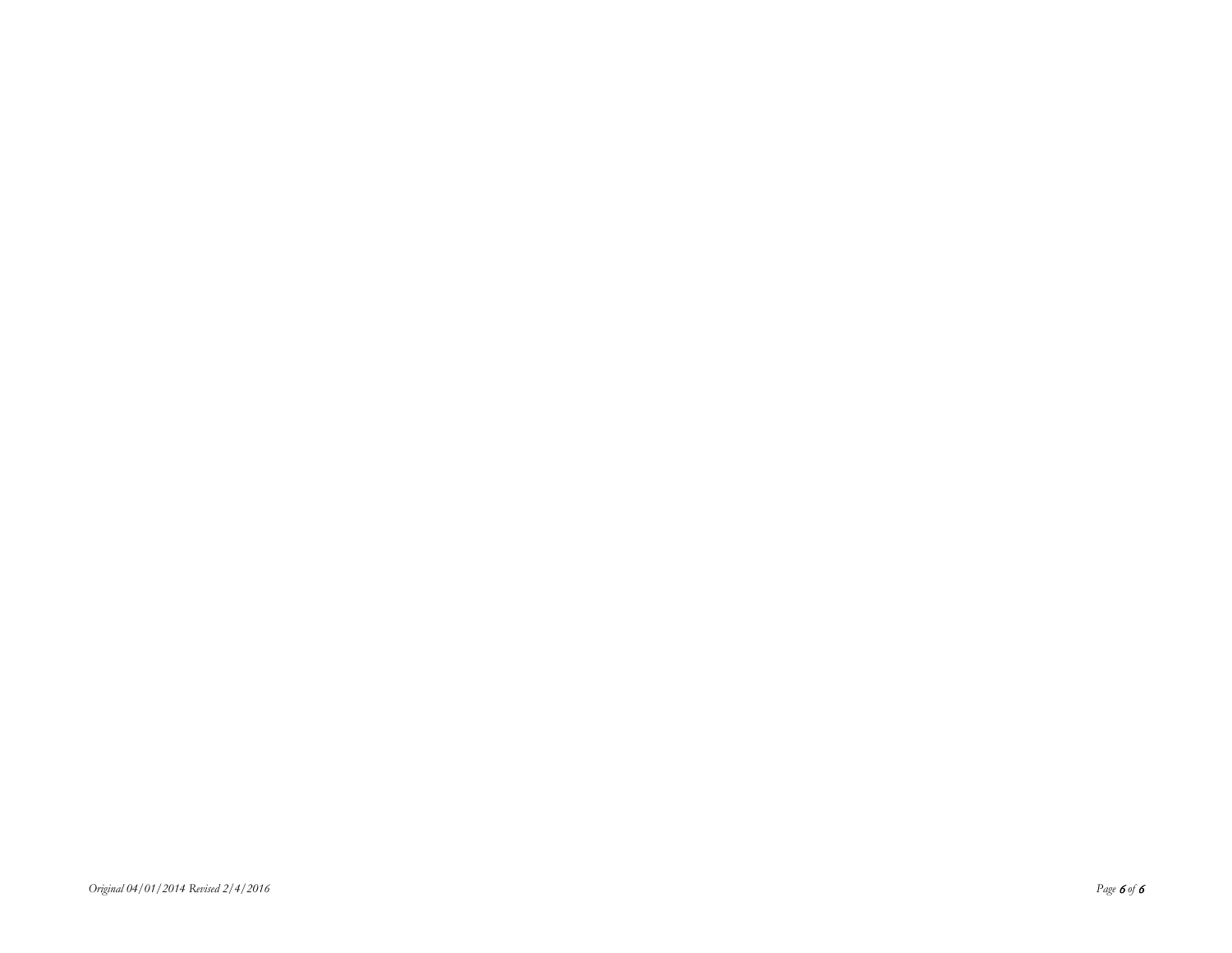# **Administrative Planning Committee Annual Program Plan/Review Assessment**

| APC Member(s) Reviewers: Graciano Mendoza<br>Program Name: Marketing Department                                                                                                                                                                                    |                                                                                                                                                                                                                  |                                                                                                                                                                                 |                                                                                |                                                  |
|--------------------------------------------------------------------------------------------------------------------------------------------------------------------------------------------------------------------------------------------------------------------|------------------------------------------------------------------------------------------------------------------------------------------------------------------------------------------------------------------|---------------------------------------------------------------------------------------------------------------------------------------------------------------------------------|--------------------------------------------------------------------------------|--------------------------------------------------|
| The purpose of this form is to provide feedback on the quality of the program review to the Program Review author(s)                                                                                                                                               |                                                                                                                                                                                                                  |                                                                                                                                                                                 |                                                                                |                                                  |
| <b>Administrative Program Review</b>                                                                                                                                                                                                                               |                                                                                                                                                                                                                  | <b>Performance Level</b>                                                                                                                                                        |                                                                                |                                                  |
|                                                                                                                                                                                                                                                                    | <b>Commendations</b>                                                                                                                                                                                             | <b>Recommendations</b>                                                                                                                                                          | <b>Comments</b>                                                                | <b>ACCJC</b><br><b>Exemplary</b><br><b>Check</b> |
| <b>Executive Summary</b>                                                                                                                                                                                                                                           |                                                                                                                                                                                                                  |                                                                                                                                                                                 |                                                                                |                                                  |
| Please summarize your program's strengths, opportunities/challenges,<br>and action plans. This information will be presented to the Board of<br>Trustees.                                                                                                          | Provides:<br>☑ Summary of strengths<br>☑ Summary of challenges<br>☑ Summary of action plans<br>☑ Thorough summary                                                                                                | Information needed:<br>$\square$ Summary of strengths<br>$\square$ Summary of challenges<br>$\square$ Summary of action plans<br>$\Box$ Thorough summary                        |                                                                                | $\Box$                                           |
| <b>Program Context</b>                                                                                                                                                                                                                                             |                                                                                                                                                                                                                  |                                                                                                                                                                                 |                                                                                |                                                  |
| 1. Mission:                                                                                                                                                                                                                                                        |                                                                                                                                                                                                                  |                                                                                                                                                                                 |                                                                                |                                                  |
| <b>Program Description</b><br>2.                                                                                                                                                                                                                                   | Provides:<br>$\square$ Evidence<br>$\Box$ Analysis<br>$\square$ Impact on students<br>☑ Efforts to make changes                                                                                                  | Information needed:<br>$\Box$ Evidence<br>$\Box$ Analysis<br>$\square$ Impact on students<br>$\square$ Efforts to make changes                                                  |                                                                                | $\Box$                                           |
| 3. Community and Labor Needs: Describe how changes in community<br>needs, employment needs, technology, licensing, or accreditation<br>affect your program.                                                                                                        | Provides:<br>☑ Community needs<br>$\square$ Employment needs<br><b>Ø</b> Technology needs<br>$\Box$ Licensing<br>$\square$ Accreditation<br>$\square$ Impact on program                                          | Information needed:<br>$\Box$ Community needs<br>☑ Employment needs<br>□ Technology needs<br>$\boxtimes$ Licensing<br>$\boxtimes$ Accreditation<br>$\square$ Impact on program  | $\square$ No<br>recommendation<br>or change needed<br>$\square$ Not applicable | $\Box$                                           |
| <b>Looking Back</b>                                                                                                                                                                                                                                                |                                                                                                                                                                                                                  |                                                                                                                                                                                 |                                                                                |                                                  |
| 4. Describe major accomplishments                                                                                                                                                                                                                                  | Provides:<br><b>Ø</b> Evidence<br>$\boxtimes$ Analysis<br>☑ Impact on students<br>$\boxtimes$ Efforts to make changes                                                                                            | Information needed:<br>$\square$ Evidence<br>$\Box$ Analysis<br>$\square$ Impact on students<br>$\Box$ Efforts to make changes                                                  |                                                                                | $\Box$                                           |
| Impact of Resources Allocations: Describe the impact to date that<br>5.<br>each new resource (staff, non-instructional assignment, equipment,<br>facilities, research, funding) has had on your program and measures<br>of student success or client satisfaction. | Provides:<br>☑ Thorough description of new<br>resources' impact on program<br>$\Box$ Thorough description of<br>impact on students<br>$\boxtimes$ Efforts to make changes<br>$\boxtimes$ Efforts to make changes | Information needed:<br>☑ Further description of<br>new resources' impact on<br>program<br>$\Box$ Further description of<br>impact on students<br>$\Box$ Efforts to make changes | $\Box$ Not Applicable                                                          | $\Box$                                           |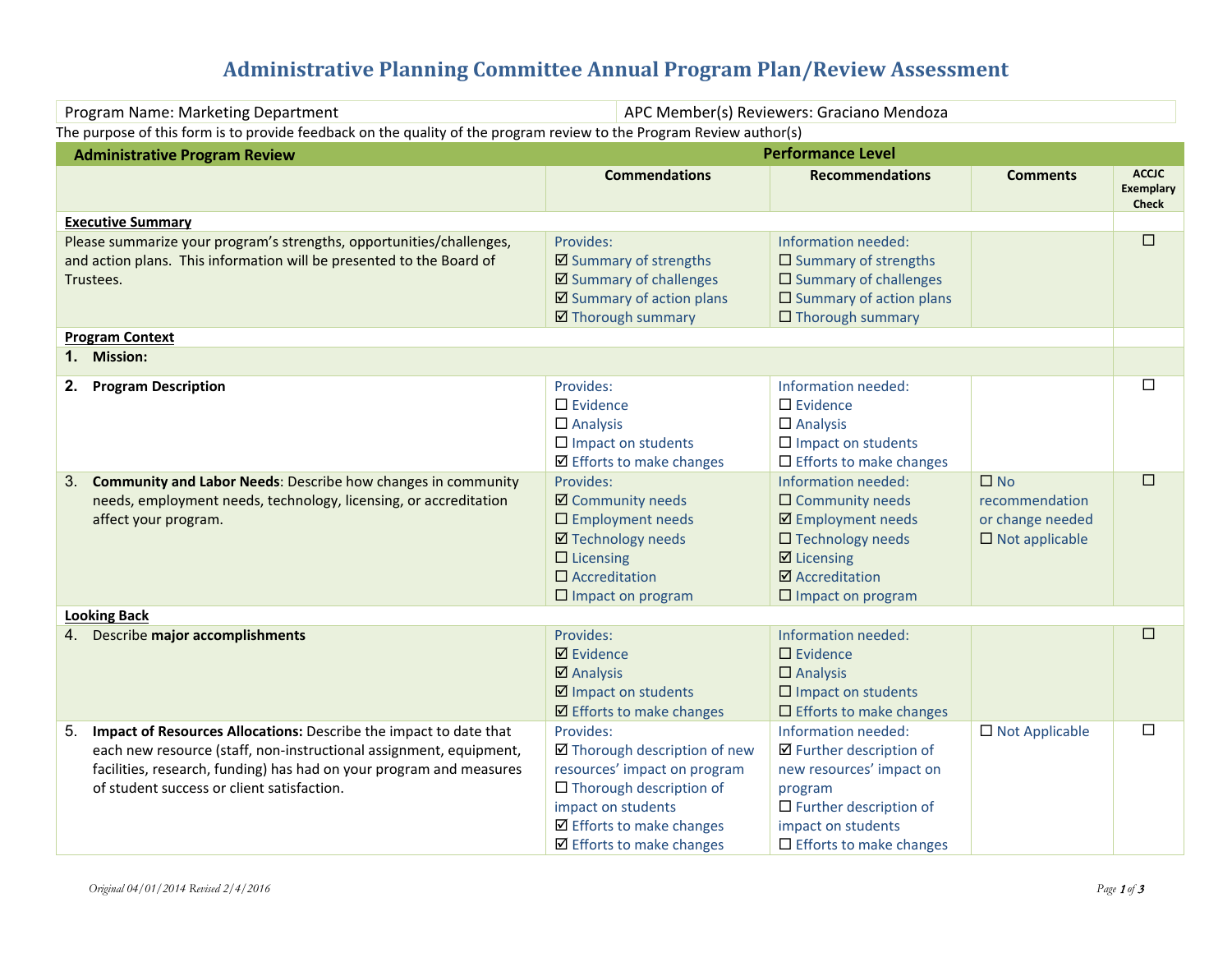| <b>Administrative Program Review</b>                                                                                                                                                                                                                                                                                          | <b>Performance Level</b>                                                                                                                |                                                                                                                               |                                                       |                                                  |
|-------------------------------------------------------------------------------------------------------------------------------------------------------------------------------------------------------------------------------------------------------------------------------------------------------------------------------|-----------------------------------------------------------------------------------------------------------------------------------------|-------------------------------------------------------------------------------------------------------------------------------|-------------------------------------------------------|--------------------------------------------------|
|                                                                                                                                                                                                                                                                                                                               | <b>Commendations</b>                                                                                                                    | <b>Recommendations</b>                                                                                                        | <b>Comments</b>                                       | <b>ACCIC</b><br><b>Exemplary</b><br><b>Check</b> |
| <b>Current State of the Program</b>                                                                                                                                                                                                                                                                                           |                                                                                                                                         |                                                                                                                               |                                                       |                                                  |
| 6A. State of the Program-Observation: Describe the current<br>state of the program (include strengths and challenges)                                                                                                                                                                                                         | Provides:<br>$\Box$ Evidence<br>$\overline{\mathbf{z}}$ Analysis<br>$\square$ Impact on students<br>$\boxtimes$ Efforts to make changes | Information needed:<br>$\boxtimes$ Evidence<br>$\Box$ Analysis<br>☑ Impact on students<br>$\Box$ Efforts to make changes      | $\square$ No<br>recommendation<br>or change<br>needed | $\Box$                                           |
| 6B. State of Program-Evaluation: What changes could be<br>implemented to improve your program?                                                                                                                                                                                                                                | Provides:<br>$\Box$ Evidence<br>$\boxtimes$ Analysis<br>$\square$ Impact on students<br>$\boxtimes$ Efforts to make changes             | Information needed:<br><b>Ø</b> Evidence<br>☑ Analysis<br>☑ Impact on students<br>$\Box$ Efforts to make changes              | $\square$ No<br>recommendation<br>or change<br>needed | $\Box$                                           |
| 7A. Service Area Outcomes (SAOs) Assessment Plan: Describe<br>your program's SAO Assessment Plan.                                                                                                                                                                                                                             | Provides:<br>$\Box$ Evidence<br>$\boxtimes$ Analysis<br>☑ Impact on students<br>$\boxtimes$ Efforts to make changes                     | Information needed:<br>$\boxtimes$ Evidence<br>$\Box$ Analysis<br>☑ Impact on students<br>$\Box$ Efforts to make changes      | $\square$ No<br>recommendation<br>or change<br>needed | П                                                |
| 7B. SAO Assessment Results and Impact: Summarize the findings<br>of your program's SAO Assessments. What are some<br>improvements that have been, or can be, implemented as a<br>result of SAO assessment?                                                                                                                    | Provides:<br>$\square$ Evidence<br>$\boxtimes$ Analysis<br>$\square$ Impact on students<br>☑ Efforts to make changes                    | Information needed:<br><b>Ø</b> Evidence<br>$\Box$ Analysis<br>$\square$ Impact on students<br>$\Box$ Efforts to make changes | $\square$ No<br>recommendation<br>or change<br>needed | □                                                |
| Looking Ahead (at SPOL Planning Module)                                                                                                                                                                                                                                                                                       |                                                                                                                                         |                                                                                                                               |                                                       |                                                  |
| 8. Strategic Action Plans:<br>Use this objective to describe the action plans that your program<br>intends to implement. Describe your plan. Be sure to describe<br>any research or training you will need to accomplish these plans.<br>Then select PRIE and/or Professional Development in the "Units<br>Impacted" section. | Provided:<br>☑ Thorough description of action<br>plans                                                                                  | Information needed:<br>$\Box$ Further description of action<br>plans                                                          | $\square$ No<br>recommendation<br>or change<br>needed | П                                                |
| 9. Personnel request: See SPOL for details                                                                                                                                                                                                                                                                                    | Not review by APC                                                                                                                       | Not review by APC                                                                                                             | $\square$ No<br>recommendation<br>or change<br>needed | П                                                |